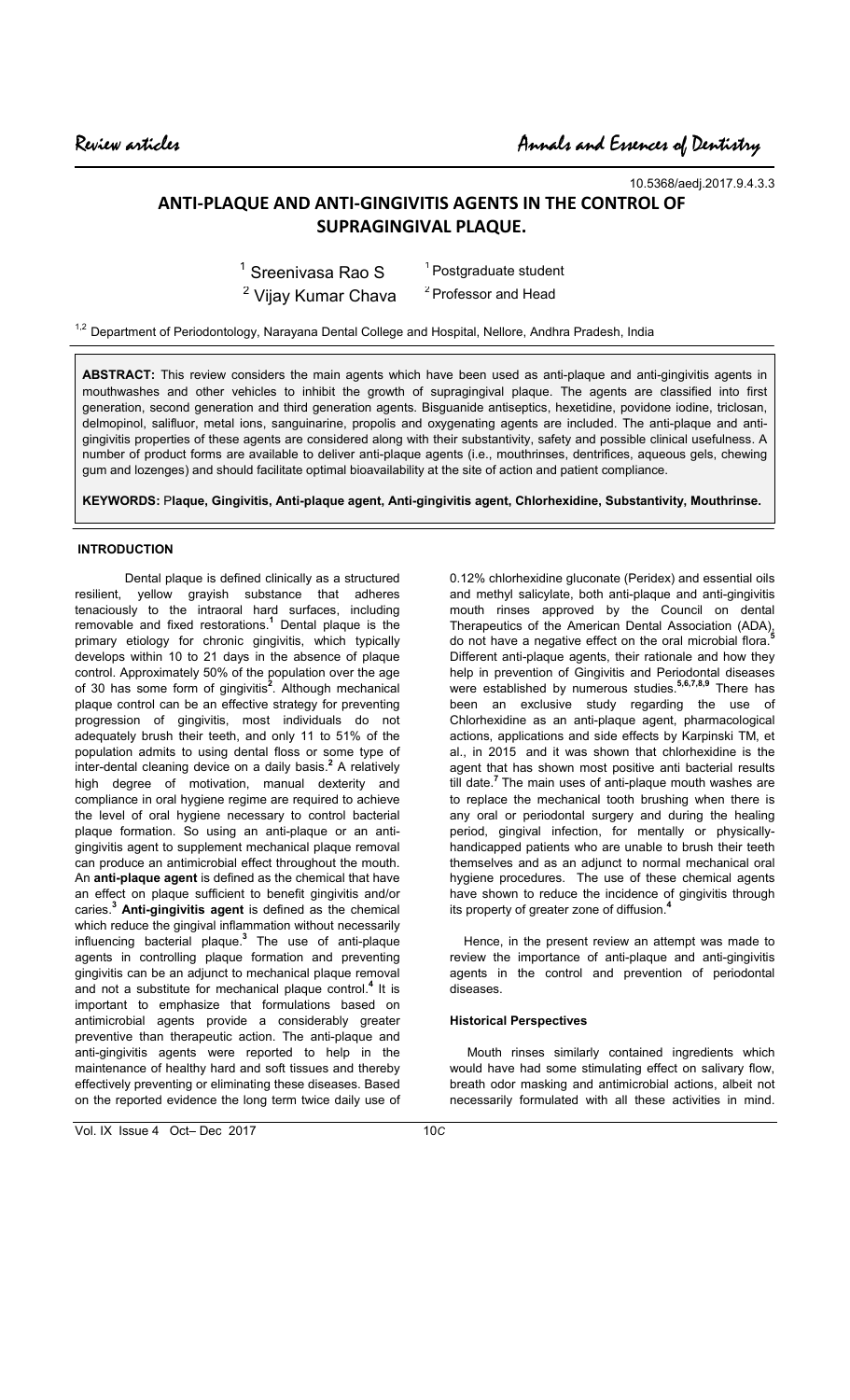Alcohol- based mouth rinses were particularly popular with the Romans and included white wine and Beer. Throughout centuries, most tooth powders, tooth pastes, and mouth rinses appear to have been formulated for cosmetic reasons including tooth cleaning and breathe freshening rather than the control of dental and periodontal diseases. Many formulations contained very abrasive ingredients and/or acidic substances. However, ingredients with antimicrobial properties were used, perhaps not intentionally, and included arsenic and herbal materials. Herbal extracts are perhaps, increasingly being used in toothpastes and mouth rinses, although there are little data to support efficacy for gingivitis. Perhaps the biggest change to toothpastes came with the chemo parasitic theory of tooth decay of W.D. Miller in 1980.**<sup>4</sup>**

### **Rationale for use of Anti-plaque agents:<sup>4</sup>**

 The epidemiologic data and clinical research directly associating plaque with gingivitis perhaps, unfortunately, led to a rather simplistic view that regular tooth cleaning would prevent gingivitis and thereby periodontal disease. Even accepting that a considerable proportion of middleaged adults will have one or more sites in the dentition with moderate periodontal disease, this will be of chronic type and a minimal threat to the longevity of their dentition. The prevention of chronic periodontal diseases, through improved oral hygiene practices, will therefore be grossly over-prescribed as the early identification of susceptible individuals is important at present.

# **Approaches to use of Anti-plaque agents:4,5**

 The action of anti-plaque agents could influence plaque quantitatively and qualitatively through a number of processes and based on this they fit into four categories.

- 1. Anti-adhesive
- 2. Antimicrobial
- 3. Plaque removal
- 4. Anti-pathogenic

### **Vehicles for the delivery of chemical agents:**

 The carriage of chemical agents into the mouth for plaque control has involved a small but varied range of vehicles.

- 1. Toothpaste
- 2. Mouthrinses
- 3. Sprays
- 4. Irrigators
- 5. Chewing gums
- 6. Varnishes

# **Anti-plaque agents:**

 Over a period of nearly four decades there has been quite intense interest in the use of chemical agents to control plaque and thereby gingivitis. The number and

# Review articles Annals and Essences of Dentistry

variation of chemical agents evaluated are quite large but most have antiseptic or anti-microbial actions and success has been extremely variable. It is important to emphasize that formulations based on antimicrobial agents provide a considerably greater preventive than therapeutic action. The most effective plaque-inhibitory agents in the antiseptic or antimicrobial group are those showing the persistence of action in the mouth measured in hours. Such persistence of action termed substantivity. Substantivity determines a product's effectiveness. It is the length of time the ingredients remain active after they are applied to the area of treatment, absorption to the available soft tissues and the subsequent slow release into the saliva. The longer the product's active ingredients remain in the oral cavity he greater the products effectiveness. Saliva is continually refreshed, rinsing away the active ingredients of mouth rinse. But plaque remaining after mechanical cleaning absorbs mouth rinse antimicrobials, serving as a reservoir to prolong the product's substantivity. Chemical agents in a mouth rinse should be effective at modifying the microbiota by selectively eliminating pathogens without negatively impacting the normal flora that may result in an overgrowth of pathogenic organisms.

### **Ideal properties**

- Should decrease plaque and gingivitis
- Prevent pathogenic growth
- Should prevent development of resistant bacteria
- be biocompatible
- Should not stain teeth or alter taste
- Should have good retentive properties
- Should be economic

# **Classification anti-plaque agents:<sup>10</sup>**

According to Kormann (1986), anti-plaque agents based on their mechanism of action

**First generation anti plaque agents:** They are capable of reducing plaque up to 20-50%.They exhibit poor retention within the mouth.

Eg: Triclosan, antibiotics, phenols, quaternary ammonium compounds and Sanguinarine.

**Second generation anti plaque agents:** They produce over all plaque reduction of up to 70-90%. These are better retained than first generation agents.

Eg: bisbiguanides (chlorhexidine)

**Third generation anti plaque agents:** They block binding of microorganisms to the tooth or to each other. They have poor retention capacity when compared to the second generation agents.

Eg: Delmopinol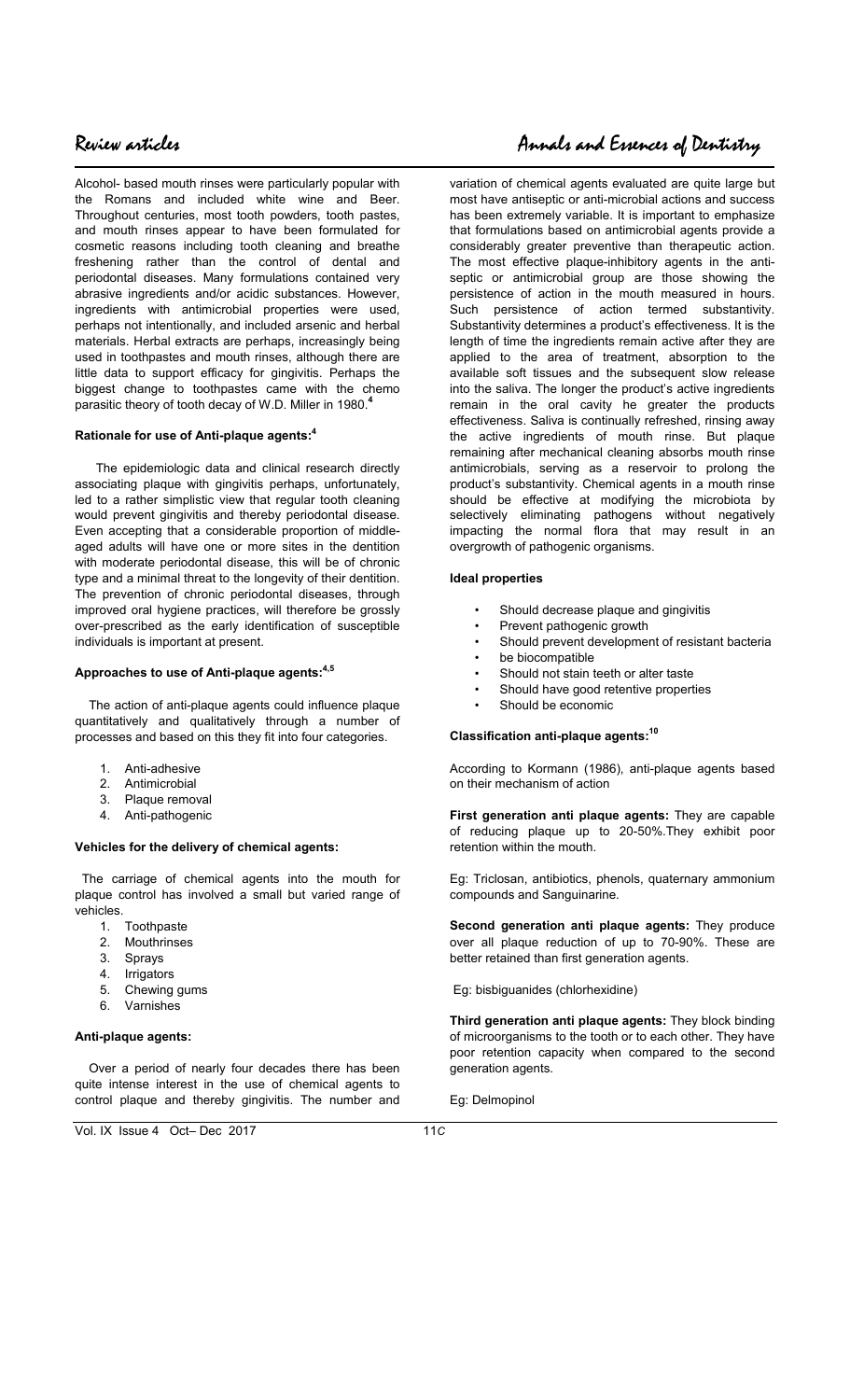**I. First generation agents<sup>11</sup>**

# **1) Triclosan**

 $\overline{\phantom{a}}$ 

- It is a Phenol derivative
- It is synthetic and non-ionic
- Used as a topical antimicrobial agent
- Broad spectrum of action including both gram positive and gram negative bacteria
- It also includes mycobacterium spores and Candida species

**Mechanism of action:** Triclosan acts on cytoplasmic membrane induce leakage of cellular constituents and bacteriolysis.

- Triclosan is included in tooth paste to reduce plaque formation
- Used along with Zinc citrate or co-polymer Gantrez to enhance its retention within the oral cavity
- Triclosan delay plaque formation
- It inhibits formation of prostaglandins and leukotrienes thereby reduce the chance of inflammation.

# **2). Metallic ions** eg: Zn and Cu ions

Antimicrobial actions including plaque inhibition by metal ions have been appreciated for many years, with most research interest centered on copper, tin and zinc.

Mechanism of action • Metal salts reduce the glycolytic activity in bacteria and delay bacterial growth and plaque formation.

**3).Quaternary ammonium compounds** eg: cetylpyridinium chloride (CPC), Benzanthonium chloride, Benzalleonium chloride

- Cationic antiseptics and surface active agents
- Effective against gram positive organisms and they have greater initial oral retention and equivalent antibacterial activity to chlorhexidine.
- Mechanism of action:
- Positively charged molecule reacts with negatively charged cell membrane phosphates and thereby disrupts the bacterial cell wall structure. They are less effective in inhibiting plaque and gingivitis. The reason for this may be that these compounds are rapidly desorbed from the oral mucosa. Use of 0.1% of cetylpyridinium chloride had the lowest plaque scores.

# **4)Sanguinarine:**

 It is a benzo phenanthridine alkaloid derived from the alcoholic extraction of powdered rhizomes of the blood root plant, Sanguinaria Canadensis. The anti-plaque activity is mainly due to the chemically reactive iminium

Review articles Annals and Essences of Dentistry

ion which appears to be retained several hours after use, and is poorly absorbed from the gastrointestinal tract.

- It is most effective against gram –ve organisms
- Used in mouth rinses

**5).Phenols:** Phenols when used at high concentrations relative to other compounds they have been shown to reduce plaque accumulation. Listerine is an essential oil or phenolic mouthwash which has been shown to have moderate plaque inhibitory effects and some anti-gingivitis effects. Its anti-inflammatory action is because of the anti oxidative activity.

# **6)Antibiotics**

 Eg: Vancomycin, erythromycin, Nidamycin and Kanamycin

Despite evidence for efficacy in preventing gingivitis or resolving gingivitis, the antibiotics should not be used either topically or systemically for the anti-plaque effects. The antibiotics have their own side effects due to which their use has been limited in the prevention of gingivitis.

# **II. Second Generation Agents:**

**1) Bisbiguanides:** Chlorhexidine gluconate (0.2%), Alexi dine and Octenidine

# **Chlorhexidine gluconate:**

- It is a cationic bisbiguanide (1, 6 Di chlorophenyl diguanohexane). It is a synthetic antimicrobial drug which has been widely used in dentistry.
- Effective against gram +ve, gram -ve organisms, fungi, yeasts and viruses
- Exhibit anti-plaque and antibacterial properties

**Mechanism of action:** Its antibacterial action is due to an increase in cellular membrane permeability followed by coagulation of the cytoplasmic macromolecules. It prevents pellicle formation by blocking acidic groups on salivary glycoproteins thereby reducing glycoprotein adsorption on to the tooth surface. It prevents adsorption of bacterial cell wall on to the tooth surface and it also prevents binding of mature plaque.

**Antibacterial action of chlorhexidine:** It shows two actions

**Bacteriostatic** at low concentrations in which bacterial cell wall (-ve charge) reacts with +ve charged chlorhexidine molecule. Integrity of cell membrane is altered CHX binds to inner membrane phospholipids and increase permeability vital elements leak out and this effect is reversible

**Bactericidal action:** Increased concentration of chlorhexidine and progressive greater damage to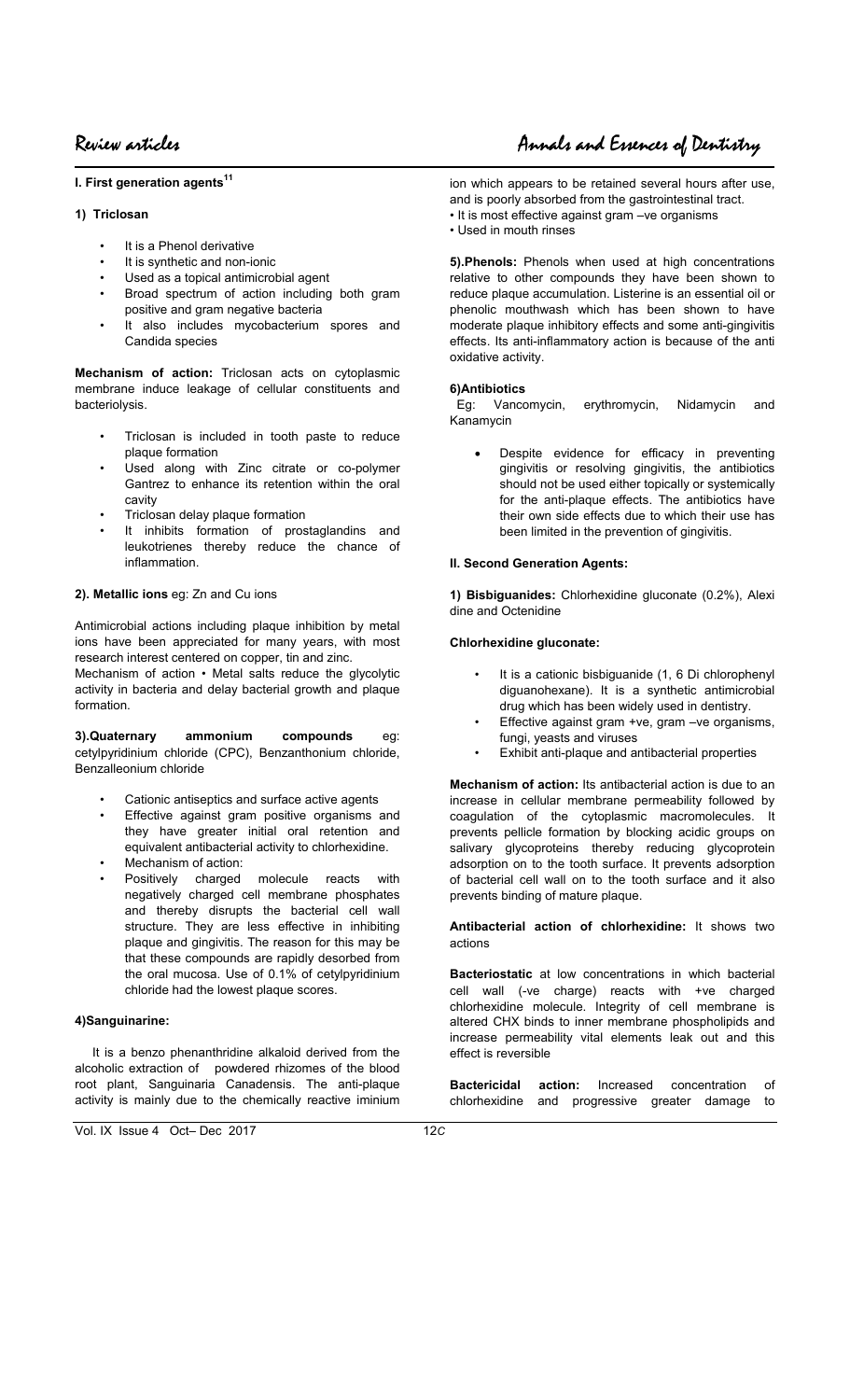# Review articles Annals and Essences of Dentistry

membrane and precipitation of cytoplasm. Free chlorhexidine molecule enters the cell and coagulates proteins vital cell activity ceases followed by cell death.

**Substantivity of Chlorhexidine:** The ability of drugs to adsorb onto and bind to soft and hard tissues is known as substantivity. It is influenced by the concentration, pH, temperature and the length of time of contact of the solution with the oral structures. This property of chlorhexidine was associated with its ability to maintain effective concentrations for prolonged periods of time and this prolongation of its action made it especially suitable for the inhibition of plaque formation.

# **Adverse effects of chlorhexidine include:**

- Brownish staining of tooth or restorations
- Loss of taste sensation
- Rarely hypersensitivity to chlorhexidine has been reported
- Stenosis of parotid duct has also been reported

# **III. Third Generation Agents:**

### **1) Delmopinol**

- It is a morpholino ethanol derivative.
- Inhibits plaque growth and reduces gingivitis

**Mechanism of action:** • It interferes with plaque matrix formation and also reduces bacterial adherence.

- It causes weak binding of plaque to tooth, thus aiding in easy removal of plaque by mechanical procedures
- It is therefore indicated as a pre brushing mouth rinse

### **Adverse effects of delmopino**

- Staining of tooth and tongue
- Taste disturbances
- Mucosal soreness and erosion

### **Enzymes**

- Enzymes has been used as active agents in anti plaque preparations
- It is due to the fact that enzymes would be able to breakdown already formed matrix some plaques and calculus
- Mainly enzymes fall into two groups in which those in the first group are not truly antimicrobial agents. They have the potential to disrupt the early plaque matrix, thereby dislodging bacteria from tooth surface. These include dextranase, mutanase, and various proteases. But these agents have poor substantivity and were not

The second group of enzymes employed glucose oxidase and amyloglucosidase to enhance the host defense mechanism. They catalyze the conversion of endogenous and exogenous thiocyanate to hypothiocyanite via the salivary lactoperoxidase system. Hypothiocyanite produces inhibitory effects upon oral bacteria, particularly streptococci, by interfering with their metabolism.

# **Other Anti-plaque agents:4,11**

**Fluorides:** Amine fluoride and stannous fluoride provide some plaque-inhibitory activity, particularly when combined, however the effects appear to be derived from the non-fluoride portion of the molecules.

**Oxygenating Agents:** oxygenating agents like hydrogen peroxide has been employed for supragingival plaque control. Similarly, peroxyborate is used in the treatment of acute ulcerative gingivitis.

**Detergents:** Detergents like sodium lauryl sulfate has antimicrobial activity and probably provides most of the modest-plaque inhibitory action of toothpaste.

**Salifluor:** It is a salicylanide which has both antibacterial and anti-inflammatory properties. To improve oral retention and to maximize adsorption, Gantrez (PVM/MA) has been incorporated in saliflour tooth paste and mouth rinse formulations. Perhaps, 0.12% of saliflour has shown equal effectiveness with 0.12% chlorhexidine in retarding 4 day plaque growth.

 All the anti plaque and anti-gingivitis agents described so far have shown plaque inhibition as shown in numerous studies.**2,5,7,8,9** The effective antimicrobial antiplaque agents show prolonged persistence of action in the mouth. Chlorhexidine is the most effective antiplaque agent to date. The other antiplaque agents like stannous fluoride, triclosan, essential oils have shown antiplaque activity to some extent. Natural product like Sanguinarine has been withdrawn because of the potential to cause precancerous lesions.<sup>4</sup>

# **Discussion**

 The formation of plaque on a tooth surface is a dynamic and ordered process, commencing with the attachment of primary plaque forming bacteria. The supra gingival plaque reaches a quantitative and qualitative level of bacterial complexity that is incompatible with gingival health, and gingivitis ensues. Experimental gingivitis studies provided the first empiric evidence that accumulation of microbial biofilm on clean tooth surfaces result in the development of an "inflammatory process around gingival tissue." Research has also shown that the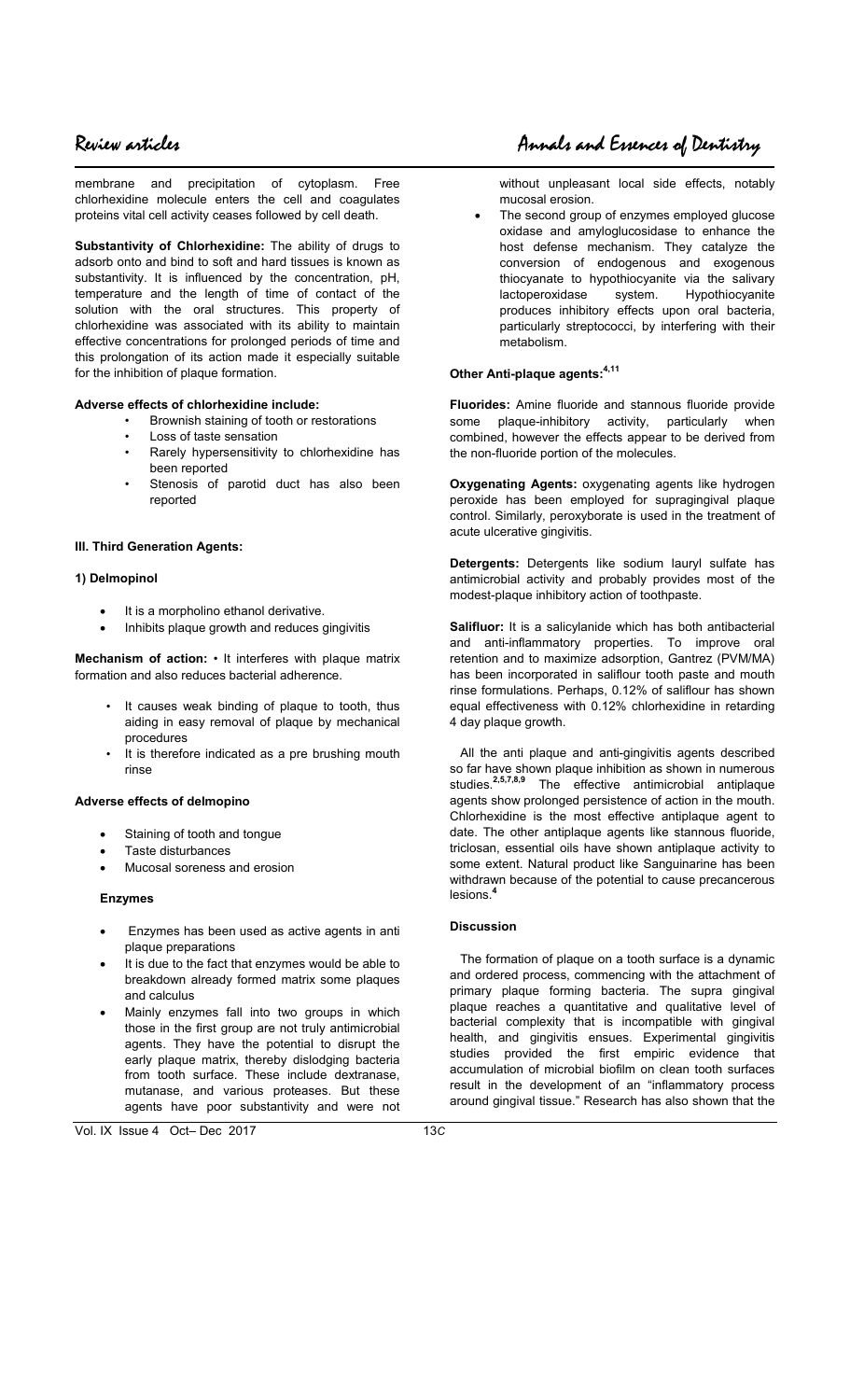local inflammation will persist as long as the microbial biofilm is present adjacent to the gingival tissues, and that the inflammation may resolve subsequent to a meticulous removal of biofilm.**<sup>1</sup>** Epidemiologic studies revealed a peculiarly high correlation between supra gingival plaque and chronic gingivitis and clinical research led to the proof that plaque is the primary etiologic factor in gingival inflammation.**1,2,5** On the basis that plaque-induced gingivitis always precedes the occurrence and recurrence of periodontitis, the mainstay of prevention of gingivitis is the control of supra gingival plaque. Supra gingival plaque control is thus fundamental to the prevention and management of gingivitis with appropriate advice and instruction from the professionals, which is primarily the responsibility of the individual.**<sup>4</sup>**

 It has been already known that heavy reliance on mechanical methods to prevent gingivitis, which is plaque induced is outdated. The contrary argument must be that the prevention of gingivitis would require the discovery of a "safe and effective agent". Also, such a preventive agent would have to be applied from an early age to a large proportion of populations, many of whom would have low or no susceptibility to periodontal disease. These discussions aside, anti-plaque agents, aimed at the microbial plaque, have been a feature of gingivitis management for almost a century. The consensus appears to be that the use of anti-plaque agents should be as adjuncts and not replacements for the more conventional and accepted effective mechanical methods.**<sup>4</sup>** Mechanical tooth cleaning is arguably the most common and potentially effective method of oral hygiene practiced. Unfortunately, it is a fact of life that significant proportion of all individuals fail to practice a high enough standard of plaque removal such that gingivitis is highly prevalent and from an early age. This presumably arises either or both from a failure to comply with the recommendation to regularly clean teeth or lack dexterity with tooth cleaning habits. The adjunctive use of chemicals would therefore appear a way of overcoming deficiencies in mechanical tooth cleaning habits as practiced by many individuals.**<sup>4</sup>** The number and use of oral hygiene products has grown

enormously in recent years and there can be no doubt that the oral hygiene industries through their collaboration and research with the dental profession and their promotion of their products have, in no small way, contributed to the improvement in dental health seen in many countries. Claims for efficacy of oral hygiene products, however are frequently made and it is essential that these are supported by scientific evidence. There are numerous studies**2,5,6,7,8,9,10,11,12** that considered the agents which have been used as anti-plaque agents in mouthwashes and other vehicles to inhibit the growth of supragingival plaque. The agents discussed are bisbiguanide antiseptics, quaternary ammonium compounds, phenolic antiseptics, hexetidine, povidone iodine, triclosan, delmopinol, saliflour, metal ions, Sanguinarine, propolis and oxygenating agents. The plaque inhibitory, anti-plaque and anti-gingivitis properties of these agents are

considered along with their substantivity, safety and possible clinical usefulness.

 **Chlorhexidine gluconate** is the most studied bisbiguanide and is the one on which there is more information on toxicology.**<sup>4</sup>** As an antimicrobial agent, chlorhexidine is effective *in vitro* against both grampositive and gram negative bacteria including aerobes and anaerobes and yeasts and fungi (Davies G etal., 1954, Emisilon C 1977).**13, 14** It was shown that chlorhexidine can reduce the adherence of Porphyromonas gingivalis to epithelial cells. This effect is probably due to the binding of chlorhexidine to the bacterial outer membrane and therefore it could have similar results on the adherence of other plaque bacteria (Grenier D 1996).**<sup>15</sup>** A study conducted on chlorhexidine for its "Substantivity" shown that chlorhexidine was associated with its ability to maintain effective concentrations for prolonged period of time and this prolongation of its action made it especially suitable for the inhibition of plaque formation (Bonsevoll P etal., 1974).**<sup>16</sup>** The most common side effect of chlorhexidine is the formation of extrinsic stain on the teeth and tongue following its use as a mouth wash (Harper PR etal. 1995).**<sup>17</sup>** Studies on the safety of chlorhexidine through animal experiments with radiolabelled chlorhexidine have shown that the primary route of excretion is through faeces.**<sup>18</sup>** The factors governing the effectiveness of these mouth washes is the total dose of Chlorhexidine delivered and 10 ml of 0.2% solution delivers 20 mg and 15 ml of 0.12% solution delivers 18 mg.

 **Quaternary ammonium compounds** such as cetylpyridinium chloride (CPC) have moderate plaque inhibitory activity (Loben R etal., 1977).**<sup>19</sup>** Although they have greater initial oral retention and equivalent antibacterial activity to chlorhexidine, they are less effective in inhibiting plaque and preventing gingivitis and it may be because that these compounds are rapidly desorbed from the oral mucosa (Holbeche J D etal., 1975).**<sup>20</sup>** A CPC pre-brushing mouth rinse used as an adjunct to mechanical oral hygiene has not been found to have an additional beneficial effect on plaque accumulation (Moran J etal., 1991).**<sup>21</sup>** One study compared the plaque-inhibitory potential of 0.05% and 0.1% CPC, 0.05% chlorhexidine and control mouth rinses used twice daily during a 4 day period of non-brushing. The 0.1% CPC rinse had the lowest plaque score, being around 26% lower than the control rinse, and and% lower than the 0.05% chlorhexidine rinse (Jenkins S, 1994).**<sup>22</sup>** 

 **Phenols** when used at high concentrations relative to other compounds they have been shown to reduce plaque accumulation (Gomer R M etal., 1972).**<sup>23</sup>** Listerine is an essential oil or phenolic mouth wash which has been shown to have moderate plaque inhibitory effects and some anti-gingivitis effects. Some studies have shown that it has moderate plaque inhibing effects and some antiinflammatory effects in reducing gingival inflammation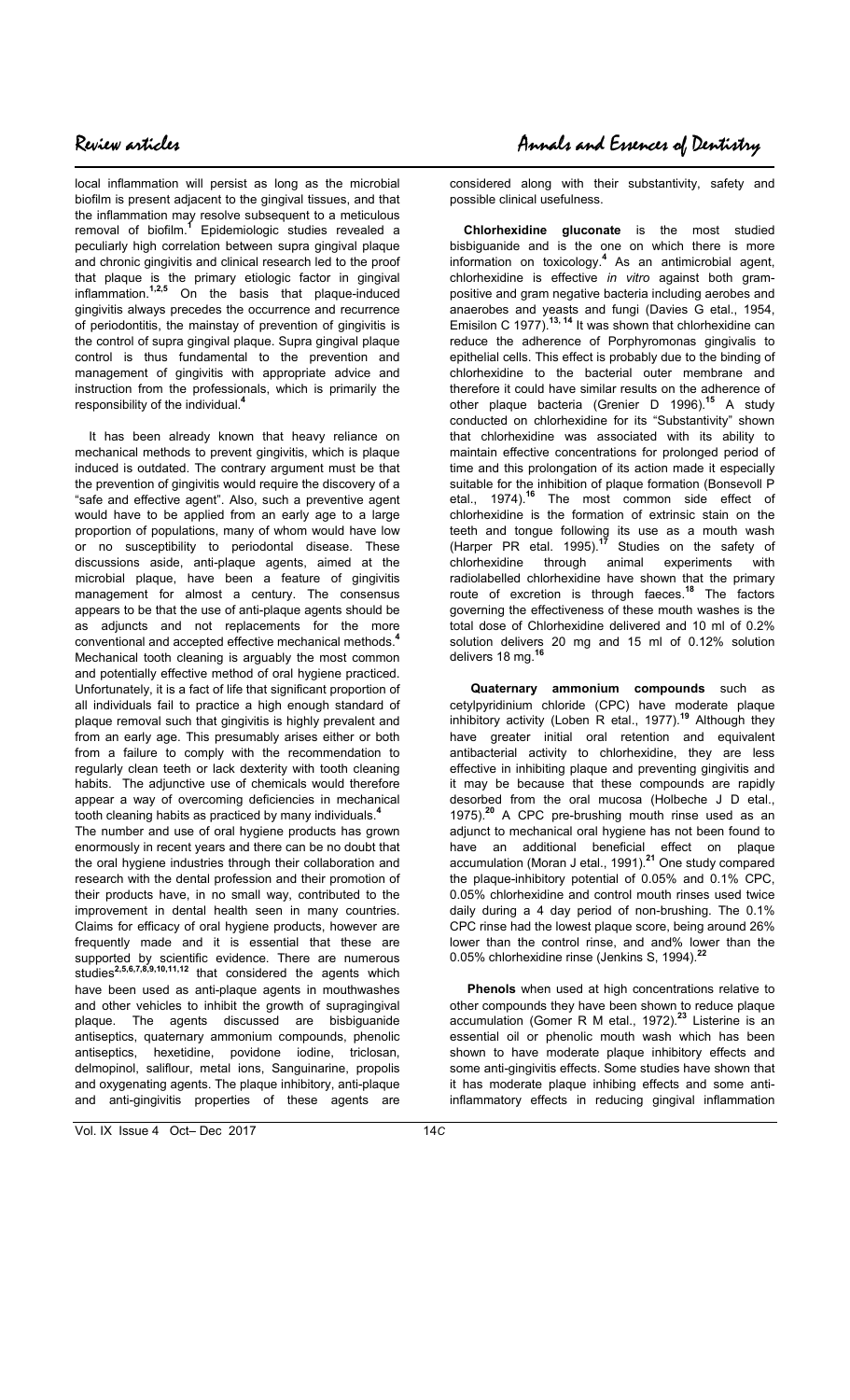(Lamster IB etal.,  $1983$ <sup>24</sup> and on the basis of these studies it has been accepted by the American Dental Association to be an aid to home oral hygiene measures.

**Hexetidine** has some plaque inhibitory activity but this is low in comparison with chlorhexidine (Harper PR etal., 1995)<sup>17</sup> and its substantivity is between 1 and 3 hours. and its substantivity is between 1 and 3 hours, which accounts for the reported low plaque inhibitory effects of Oraldene, the UK product.

**Povidone Iodine** appears to have no significant plaque inhibitory activity when used as 1% mouth wash (Griffith C etal., 1977)**<sup>12</sup>** and the absorption of significant levels of iodine through the oral mucosa may make this compound unsatisfactory for prolonged use in the oral cavity. Also, it could cause a problem of iodine sensitivity in sensitized individuals.

**Triclosan** when used as combination mouth wash produced inhibition of plaque re growth during a 4- day period with abstinence from mechanical oral hygiene (Moran J etal., 1997).**<sup>25</sup>** The effects of combination of zinc and triclosan mouth washes were investigated in a 3 week clinical trial, where abstinence from brushing was produced by wearing an acrylic tooth shield over the test area of the mouth during brushing (Schaeken MJM etal., 1994).**<sup>26</sup>** Moreover, triclosan also acts as anti-inflammatory agent in mouth rinses and tooth pastes (Kjaerheim V etal., 1996).**<sup>27</sup>** In addition, it has been shown to reduce histamine-induced dermal inflammation and reduce the severity and healing period of aphthous ulceration (Skaare AB etal., 1996).**<sup>28</sup>**

**Delmopinol** a morpholinoethanol derivative showed inhibition of plaque growth and reduced gingivitis both in vivo and in vitro (Elworthy AJ etal., 1995).**<sup>29</sup>** One study has shown that Delmopinol has only limited substantivity in comparison with chlorhexidine and in this regard inhibited salivary bacteria for only 30 minutes as compared to several hours for chlorhexidine (Moran J etal., 1992).**<sup>30</sup>**The suggested mode of action for its plaque inhibiting effects is interference with plaque matrix formation and reduction of bacterial adherence (Simonsson T etal., 1991).

 Thus the fact that anti plaque agents that kill or inhibit the growth of bacteria does not necessarily mean they will be effective plaque inhibitors. Also, the mere incorporation of a known antiplaque agent into a formulation is not a guarantee of efficacy because inactivation by other ingredients may occur. Research and development of oral hygiene products needs to be step-by-step processed, making available of a body of knowledge supporting the efficacy of final formulation. Statistical significance should not necessarily be taken as a proof of the benefit of an oral hygiene product to the general public. Clinical outcome, when possible, should be evaluated against side effects and cost-benefit ratio should be determined.

### **CONCLUSION**

Chemical agents for plaque control hold great promise in disease control and prevention and potentially delay plaque accumulation on teeth. Chlorhexedine is the most effective antiplaque agent. Herbal mouth rinses, quaternary ammonium compounds, phenols, antibiotics, delmopinol and several other agents have shown significant anti-plaque activity. The adjunctive use of essential oil mouth rinses and triclosan dentrifices were found to be effective in reducing plaque and gingivitis.

### **References:**

- 1. Klokkevold F. A, Perry R, Takei H. Newman M G. Carranza's clinical Periodontology. $10<sup>th</sup>$  edition, Saunders Elsevier, 2006; 137-139.
- 2. Diane Osso, RDH, MS; Nehal Kanani, RDH, BS: Antiseptic Mouth Rinses: An update on comparative effectiveness, Risks and Recommendations. The Journal of Dental Hygiene; volume 87 Feb 2013.
- 3. Glossary of Periodontal Terms. The American Academy of Periodontology, 4<sup>th</sup> Edition, 2001.
- 4. Niklaus P Lang, Jan Lindhe. Clinical Periodontology and Implant dentistry. 5<sup>th</sup> edition, Blackwell Munksgaard 2008; Volume -2, 736-754.
- 5. Gunsolley JC: Clinical efficacy of antimicrobial mouth rinses. Journal of Dentistry 38, SI (2010) S6 – S10.
- 6. Van der Ouderaa F, Cummins D: Anti-plaque dentifrices: current status and prospects. Int Dent J 1991 Aug; 41(4):211.
- 7. Karpinski T.M, Szaradkiewic A.K: Chlorhexidine pharmaco-biological activity and application. European Review for Medical and Pharmacological Sciences; 2015; 19:1321-1326.
- He T, Barker ML, Biesbrock A, Miner M, Amini P, Goyal CR, Qaqish J: Evaluation of anti-gingivitis benefits of stannous fluoride dentifrice among triclosan dentifrice users. Am J Dent. 2013 Aug; 26(4):175-9.
- 9. Spratt D.A, Daglia M, Papetti A, Stauder M, Donnell D.O, Ciric L,. Tymon A, Petto B. R E, Signaretto C, Houri-Haddad Y, Feldman M, Steinberg D, Lawton S, Ling storm P, Patten J, Zaura E, Gazzani G, Pruzzo C, Wilson M. Evaluation of plant and fungal extracts for their potential Anti gingivitis and Anticaries activity. Journal of Biomedicine and Biotechnology; 2012.
- 10. Mandel ID. Chemotherapeutic agents for controlling plaque and gingivitis. J Clin Periodontol 1988 Sep;15(8):488-498.
- 11. Eley BM: Antibacterial agents in the control of supragingival plaque – a review. British dental Journal 1999; 186:286-296.
- 12. Addy M, Griffiths C, Isaac R. The effect of povidone iodine on plaque and salivary bacteria - a double blind cross-over trial. J Periodontol 1977; 48: 730–732.
- 13. Davies G, Francis J, Martin A, Rose F, Swain G 1:6 Di-4'-chlorophenldiguanidohexane.Laboratory investigation into a new antibacterial agent of high potency. Br J Pharmacol 1954; 9: 192-196.